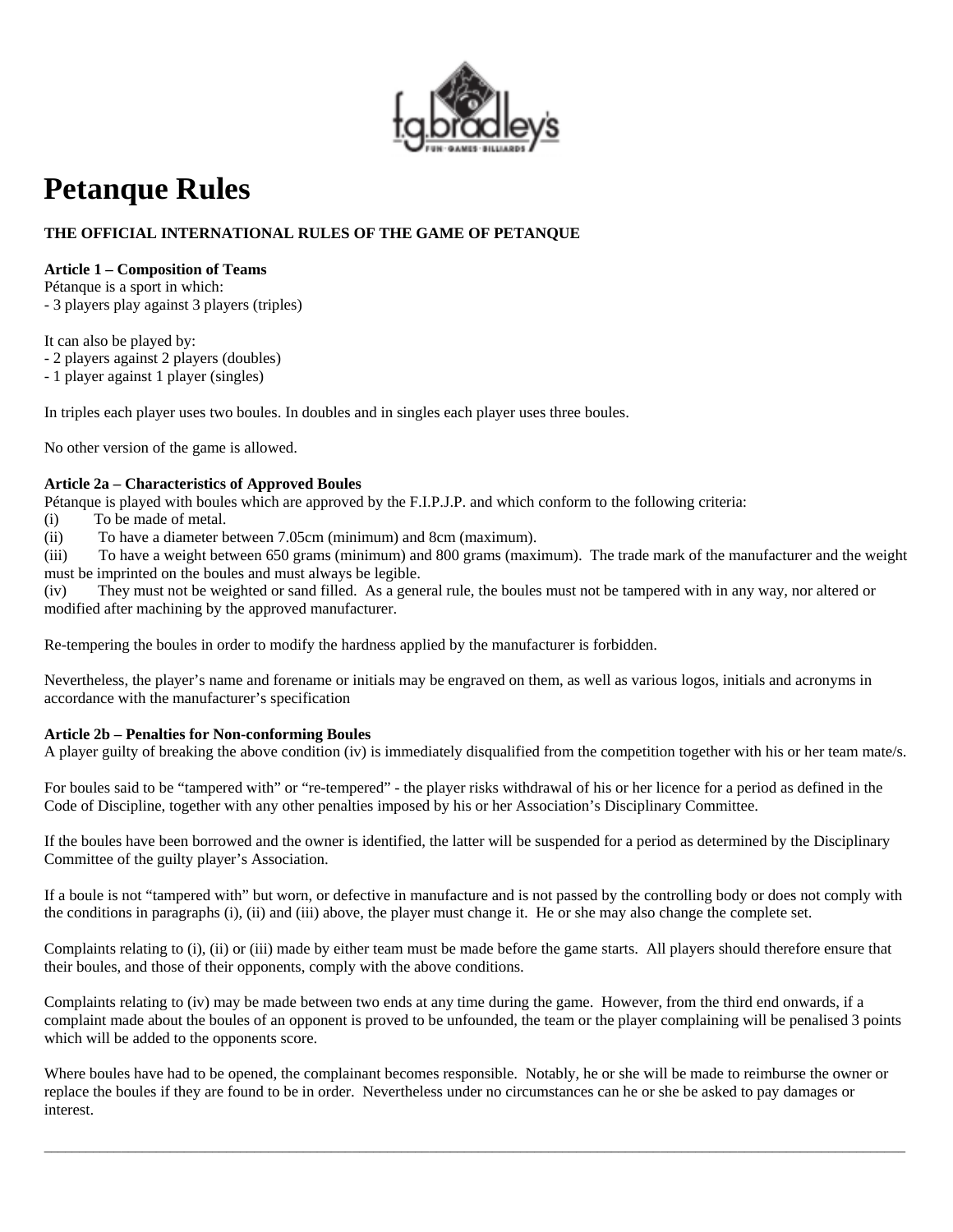

The Umpire or the Jury may, at any time, examine the boules of any player.

## **Article 2c – Approved Jacks**

Jacks are made of wood, or of synthetic material which carry the maker's mark and have secured confirmation by the F.I.P.J.P. that they comply exactly with the relevant specification.

Their diameter must be between 25mm (minimum) and 35mm (maximum).

Jacks may be painted any colour.

#### **Article 3 - Licences**

A licence must comply with the Administrative Rules of the F.I.P.J.P. and, in particular, it must bear a recent stamped photograph and the signature of the owner.

Before the start of a competition, each player must produce his or her licence. He or she must also produce it upon request by the Umpire, or by an opponent, unless it has been retained at registration.

#### **Article 4 – Changing a Jack or Boule**

It is forbidden for players to change a jack or boule during a game, except in the following cases:

(i) It cannot be found after a search time limited to 5 minutes.

(ii) It breaks, in which case the largest piece marks the position. If there are boules yet to be played it is immediately replaced, after measuring if necessary, by a boule or jack of diameter identical or similar to the broken one. From the following end, the player concerned may use a complete new set.

### **Play**

## **Article 5 – Terrain Regulations**

The game of Pétanque is played on any ground. However, by a decision of the organising committee or the Umpire, the teams may be asked to play on a marked terrain. In this case, for National Championships and International Competitions, the minimum dimensions must be 4m wide and 15m long.

For other competitions the Associations may allow variations down to 12m x 3m.

If the terrain is surrounded by solid barriers these must be a minimum of 30 cm outside the dead ball line. The dead ball line will encircle the exterior of the terrain at a maximum distance of 4 metres.

These arrangements also apply to the area on which the finals are played.

The game is played up to 13 points, though leagues and qualifying heats may be played to 11 points.

## **Article 6 – Start of Play – Rules Regarding the Circle**

The players must toss up to decide which team will choose the terrain and throw the jack.

If the terrain has been designated by the organisers the jack must be thrown on that terrain. The team must not play on a different terrain without the Umpire's permission.

Any member of the team winning the toss chooses the starting point and traces a circle large enough for any player to stand with both feet fully inside it. However, it may not measure less than 35cm or more than 50cm in diameter. It must be drawn at least 1m from all obstacles, and at least 1m from the boundary of an out of bounds area and, for competitions on open terrains, at least 2m from another throwing circle in use

\_\_\_\_\_\_\_\_\_\_\_\_\_\_\_\_\_\_\_\_\_\_\_\_\_\_\_\_\_\_\_\_\_\_\_\_\_\_\_\_\_\_\_\_\_\_\_\_\_\_\_\_\_\_\_\_\_\_\_\_\_\_\_\_\_\_\_\_\_\_\_\_\_\_\_\_\_\_\_\_\_\_\_\_\_\_\_\_\_\_\_\_\_\_\_\_\_\_\_\_\_\_\_\_\_\_\_\_\_\_\_\_\_\_\_\_\_\_\_\_\_\_\_

The team that throws the jack must wipe out all throwing circles near the one in use.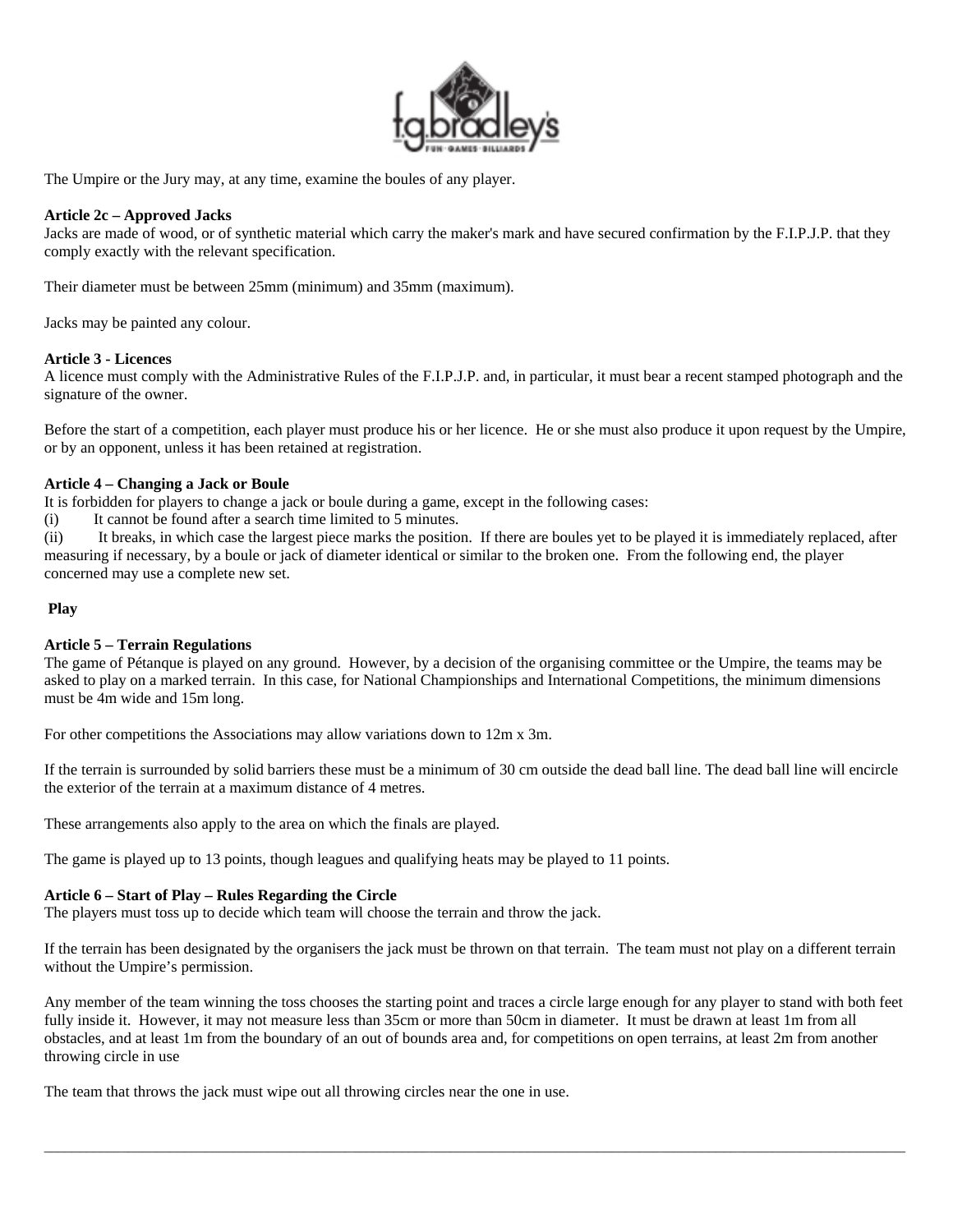

The area within the circle may be completely cleared during the end but it must be restored when the end is finished or, at the latest, before the start of the next end.

The circle is not considered to be out of bounds.

The feet must be entirely on the inside of the circle without touching it, and they must not leave the circle or be lifted completely off the ground until the thrown boule has touched the ground. No other part of the body may touch the ground outside the circle. The exception is that those who are disabled in a lower limb are allowed to place only one foot inside the circle.

A player throwing from a wheelchair must place it so that the circle is in the middle of the wheels with the foot-rest above the edge of the circle.

The throwing of the jack by one member of the team does not imply that he or she must play the first boule.

#### **Article 7 – Valid Distances for the Thrown Jack.**

For the thrown jack to be valid, the following conditions apply:

- (i) The distance from it to the nearest edge of the circle must be between –
- 4m min. and 8m max. for Minors.
- 5m min. and 9m max. for Cadets.
- 6m min. and 10m max. for Juniors and Seniors.
- (ii) The throwing circle must be a minimum of 1m from any obstacle and from the boundary of the playing area.
- (iii) The jack must be a minimum of 1m from any obstacle and from the nearest boundary of the playing area.
- (iv) The jack must be visible to the player whose feet are entirely inside the circle and who is standing absolutely upright.

In cases of dispute, the Umpire will decide if the jack is visible and there can be no appeal.

At the following end, the jack is thrown from a circle drawn around the point where it finished at the previous end, except in the following cases:

The circle would be less than 1m from an obstacle or the boundary of the playing area.

The throwing of the jack could not be made to all regulation distances.

In the first case the player will draw the circle in the nearest valid position from the obstacle or the boundary.

In the second case, the player may step back, in line with the previous end's line of play, until he or she is able to throw the jack any valid distance up to the maximum distance allowed, and not beyond. This may only be done if the jack cannot be thrown in any other direction to the maximum distance.

If after 3 consecutive throws by the same team, the jack has not been thrown correctly, it is then passed to the opposing team who also has 3 tries and who may move the circle back as described above.

After this, the circle cannot be moved again even if this team has not succeeded with its three throws.

In any case, the team who lost the jack after the first three tries keeps the right to play the first boule.

#### **Article 8 – For the Thrown Jack to be Valid**

If the thrown jack is stopped by the Umpire, a player, a spectator, an animal or any moving object, it is not valid and must be thrown again without being included in the three throws to which the player or the team is entitled.

\_\_\_\_\_\_\_\_\_\_\_\_\_\_\_\_\_\_\_\_\_\_\_\_\_\_\_\_\_\_\_\_\_\_\_\_\_\_\_\_\_\_\_\_\_\_\_\_\_\_\_\_\_\_\_\_\_\_\_\_\_\_\_\_\_\_\_\_\_\_\_\_\_\_\_\_\_\_\_\_\_\_\_\_\_\_\_\_\_\_\_\_\_\_\_\_\_\_\_\_\_\_\_\_\_\_\_\_\_\_\_\_\_\_\_\_\_\_\_\_\_\_\_

After the throwing of the jack and the first boule, an opponent still has the right to contest the validity of the jack's position. If the objection is valid, both the jack and the boule are replayed.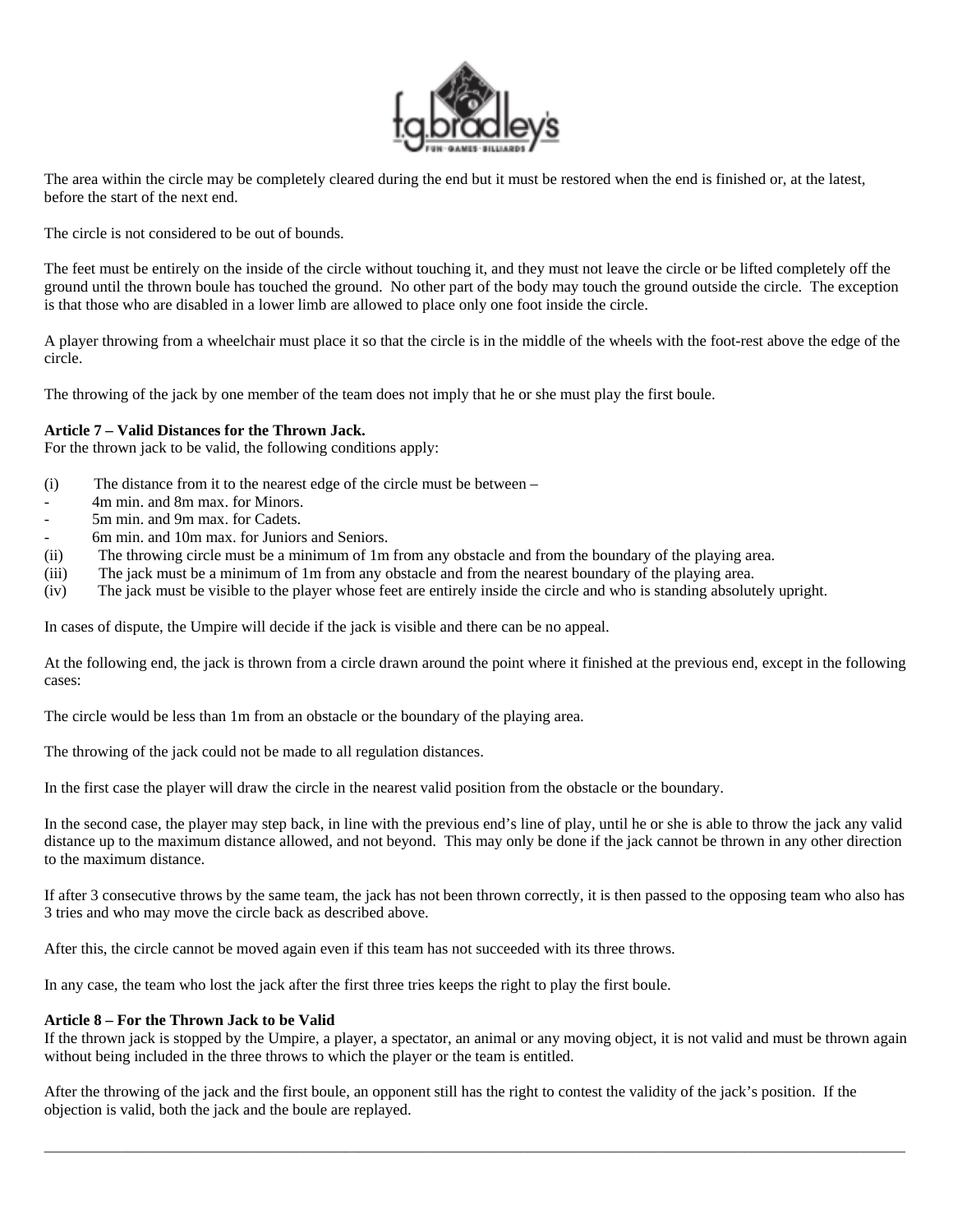

If the opponent has also played a boule, the jack is deemed valid and no objection can be accepted.

For the jack to be thrown anew both teams must have accepted the throw as being invalid or the Umpire must have declared it so. Any team continuing otherwise would lose the benefit of throwing the jack.

## **Article 9 – Dead Jack**

The jack is deemed dead in the following six cases:

(i) When, after having been thrown, it is not within the limits as defined in Article 7.

(ii) When, during an end, it is moved outside the boundary of the playing area, even if it comes back onto the playing area. A jack on the line of the boundary is valid. It only becomes dead after having completely crossed the boundary that is to say, when it lies entirely beyond the boundary when viewed from directly above. A puddle on which a jack floats freely is considered to be out of bounds.

(iii) When, still on the terrain, the moved jack is not visible from the circle, as defined in Article 7. However, a jack hidden by a boule is not dead. The Umpire may temporarily remove a boule to declare whether the jack is visible or not.

(iv) When the jack is displaced to more than 20m for Seniors and Juniors, or 15m for Cadets and Minors, or less than 3m from the throwing circle.

(v) When the moved jack cannot be found after a 5 minute maximum search time.

(vi) When there is an out-of-bounds area between the jack and the throwing circle.

## **Article 10 – Removal of Obstacles – Penalties**

It is strictly forbidden for any player to remove, move or crush any obstacle whatever, found on the playing area. However, the player about to throw the jack is allowed to test a landing point by tapping it no more than 3 times with one of his or her boules. Furthermore, the player who is about to play or one of his partners may fill in the hole which was made by the last boule thrown.

For not observing the above rules, the players incur the following penalties:

- (i) Warning.
- (ii) Disqualification of the boule played or about to be played.
- (iii) Exclusion of the guilty player for one end.
- (iv) Exclusion of the guilty player for the game.
- (v) Disqualification of the guilty team.
- (vi) Disqualification of both teams in the case of complicity.

## **Article 11 – Jack Obscured or Moved**

If, during an end, the jack is accidentally masked by a leaf or a piece of paper, these objects are removed.

If the stationary jack is moved by the wind or slope of the terrain for example, it is put back in its place on condition that it had been marked.

The same applies if the jack is moved accidentally by the Umpire, a player, a spectator, a boule or jack from another game, an animal or any moving object.

If the jack is moved by a boule played in this game it is valid.

To avoid any argument, the players must mark the jack's position. No claim can be accepted regarding boules or jack whose positions have not been marked.

## **Article 12 – Jack Moved into Another Game**

If, during an end, the jack is moved into an area where another game is in progress, either on a marked or unmarked terrain, the jack is valid subject to Article 9.

If necessary, the players using this jack will wait, if there is room, for the players in the other game to finish their end before completing their own.

\_\_\_\_\_\_\_\_\_\_\_\_\_\_\_\_\_\_\_\_\_\_\_\_\_\_\_\_\_\_\_\_\_\_\_\_\_\_\_\_\_\_\_\_\_\_\_\_\_\_\_\_\_\_\_\_\_\_\_\_\_\_\_\_\_\_\_\_\_\_\_\_\_\_\_\_\_\_\_\_\_\_\_\_\_\_\_\_\_\_\_\_\_\_\_\_\_\_\_\_\_\_\_\_\_\_\_\_\_\_\_\_\_\_\_\_\_\_\_\_\_\_\_

The players concerned must show patience and courtesy.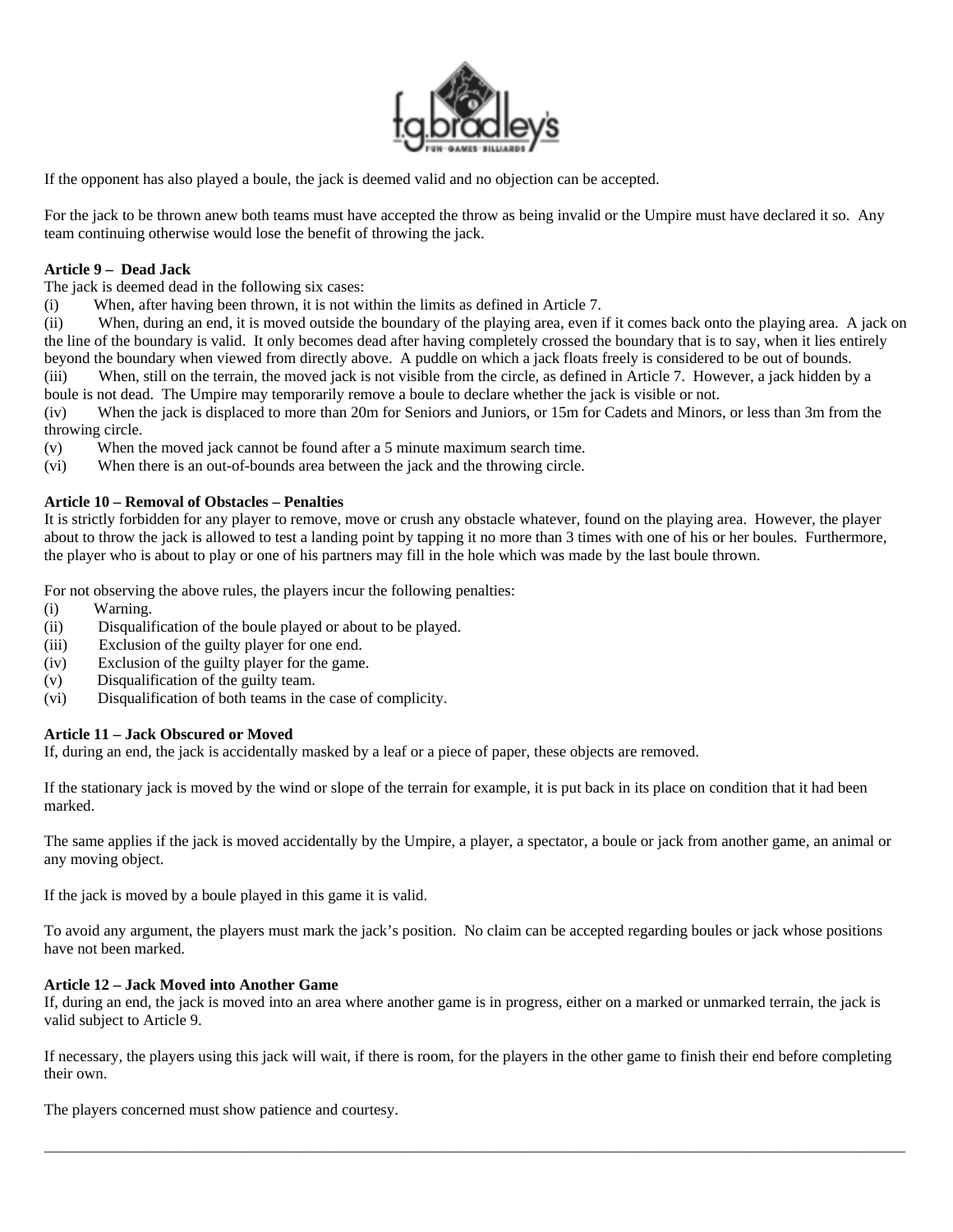

At the following end the teams continue on the terrain allotted to them.

## **Article 13 – Actions to Take if the Jack is Dead**

If, during an end, the jack becomes dead, one of three cases can apply:

- (i) If both teams have boules to play, the end is void.
- (ii) If only one team has boules left to play, then this team scores as many points as it has boules to play.
- (iii) If neither team has boules to play, the end is void.

## **Article 14 – Positioning the Jack after it has been Stopped**

- (a) If the jack, having been hit, is stopped by a spectator or by the Umpire, it remains where it stops.
- (b) If the jack, having been hit, is stopped by a player, his opponent has the choice of:
- (i) leaving the jack in its new position.
- (ii) putting it back in its original position.

(iii) placing it anywhere on the extension of a line from its original position to where it is found up to a maximum distance of 20m (15m for Cadets and Minors) and such that it is visible.

Paragraphs (ii) and (iii) can only be applied if the position of the jack was previously marked. If it was not marked, the jack will remain where it lies.

If after having been struck, the jack travels into an out-of-bounds area before returning, finally, on to the playing area it is classed as dead and the rules defined in Article 13 apply.

#### **Article 15 – Throwing the Jack after it is moved outside the designated playing area.**

If, during an end, the jack is moved outside the designated playing area, the next end is started at the point from which it was displaced providing (see Article 7):

- (a) The circle can be drawn 1m from any obstacle and from the boundary of the playing area.
- (b) The jack can be thrown to all valid distances.

#### **Boules**

## **Article 16 – Throwing of the First and Following Boules**

The first boule of an end is thrown by a player belonging to the team that has won the toss or the last scoring end. Following boules are played by the team not holding the point.

The player must not use any object or draw a line on the ground to give aid in playing a boule or mark the point of landing. Whilst playing his or her last boule, he or she must not carry another boule in the other hand.

The boules must be played one at a time.

Once thrown a boule must not be replayed. However, it must be replayed if it has been stopped or deviated accidentally from its course between the throwing circle and the jack by a boule or jack coming from another game, or by an animal or any moving object (football, etc.) and in the case defined in Article 8, second paragraph.

It is forbidden to moisten the boules or jack.

If the first boule played goes out of play, the opponent plays and so on alternately while there are no boules on the designated playing area.

If after shooting or pointing no boules are left on the designated playing area, the rules concerning a stalemate position defined in Article 29 apply.

\_\_\_\_\_\_\_\_\_\_\_\_\_\_\_\_\_\_\_\_\_\_\_\_\_\_\_\_\_\_\_\_\_\_\_\_\_\_\_\_\_\_\_\_\_\_\_\_\_\_\_\_\_\_\_\_\_\_\_\_\_\_\_\_\_\_\_\_\_\_\_\_\_\_\_\_\_\_\_\_\_\_\_\_\_\_\_\_\_\_\_\_\_\_\_\_\_\_\_\_\_\_\_\_\_\_\_\_\_\_\_\_\_\_\_\_\_\_\_\_\_\_\_

#### **Article 17 – Behaviour of Players and Spectators during a Game**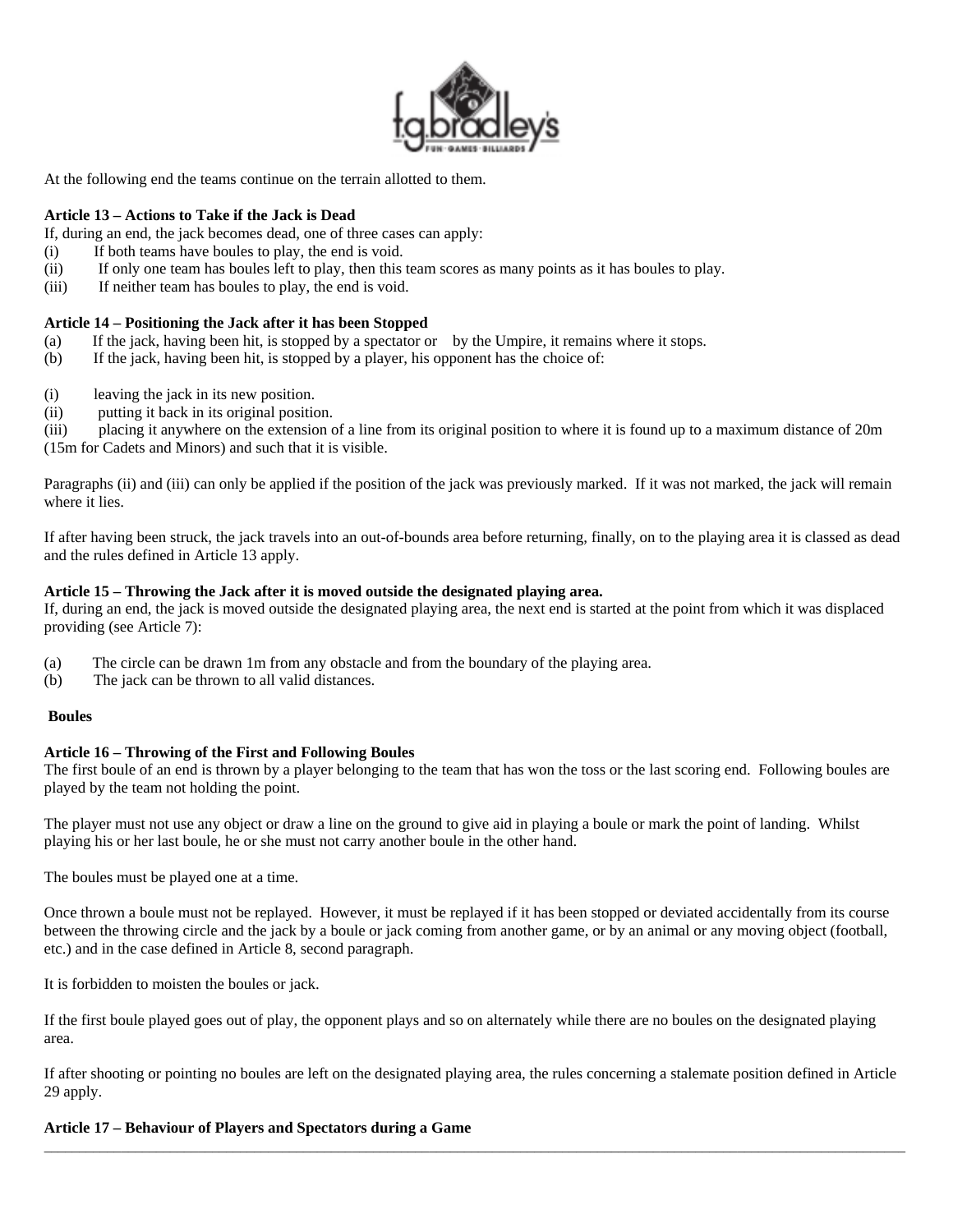

During the regulation time allowed for a player to throw a boule the spectators and the other players must observe total silence.

The opponents must not walk, gesticulate or do anything that could disturb the player about to play. Only his or her team-mate/s may stand between the throwing circle and the jack.

The opponents must remain beyond the jack or behind the player and, in both cases, to the side of the line of play and at a distance of at least 2 metres the one from the other.

The players who do not observe these rules could be banned from the competition if, after a warning from the Umpire, they persist in their conduct.

## **Article 18 – Throwing of the Boules and Boules going outside the terrain**

No one is allowed a practice throw during a game. Players who do not observe this rule could incur the penalties as defined in Article 10

During an end, boules going outside the marked terrain are valid (except as in Article 19).

#### **Article 19 – Dead Boules**

Any boule is dead from the moment it passes into an out-of-bounds area. A boule straddling the boundary is valid. It only becomes dead after having completely crossed the boundary of the authorised terrain or dead ball line that is to say, when it is placed entirely beyond this boundary when viewed from directly above.

If the boule subsequently comes back into the playing area, either because of the slope of the ground or by having rebounded from an object, moving or stationary, it is immediately taken out of the game and anything that it has moved after re-entering the playing area is put back in place.

Any dead boule must immediately be removed from the game; by default, it is considered to be live the moment another boule is played by the opposing team.

## **Article 20 - Stopped Boules**

Any boule played that is stopped by a spectator or the Umpire will remain where it comes to rest.

Any boule played that is stopped by a player to whose team it belongs is dead.

Any boule pointed that is stopped by an opponent can, according to the wishes of the player, be replayed or left where it comes to rest.

## **Article 21 – Moved Boules**

If a stationary boule is moved by the wind or slope of the ground, for example, it is put back in its place. The same applies to any boule accidentally moved by a player, an Umpire, a spectator, an animal or any moving object.

To avoid any disagreement, the players must mark the positions of the boules. No claim will be accepted for a boule which has not had its position marked, and the Umpire will give a decision according to the position the boules hold on the terrain.

However, if a boule is moved by a boule played in this game it is valid.

## **Article 22 – Players Throwing a Boule other than their Own**

A player who plays a boule other than his own receives a warning. The boule played is nevertheless valid but it must immediately be replaced possibly after measuring.

In the event of it occurring again during the game, the guilty player's boule is disqualified and everything it has moved is put back in place.

Before throwing a boule, the player must remove from it any trace of mud or any other substance. Penalties for this rule are as stated in Article 10.

\_\_\_\_\_\_\_\_\_\_\_\_\_\_\_\_\_\_\_\_\_\_\_\_\_\_\_\_\_\_\_\_\_\_\_\_\_\_\_\_\_\_\_\_\_\_\_\_\_\_\_\_\_\_\_\_\_\_\_\_\_\_\_\_\_\_\_\_\_\_\_\_\_\_\_\_\_\_\_\_\_\_\_\_\_\_\_\_\_\_\_\_\_\_\_\_\_\_\_\_\_\_\_\_\_\_\_\_\_\_\_\_\_\_\_\_\_\_\_\_\_\_\_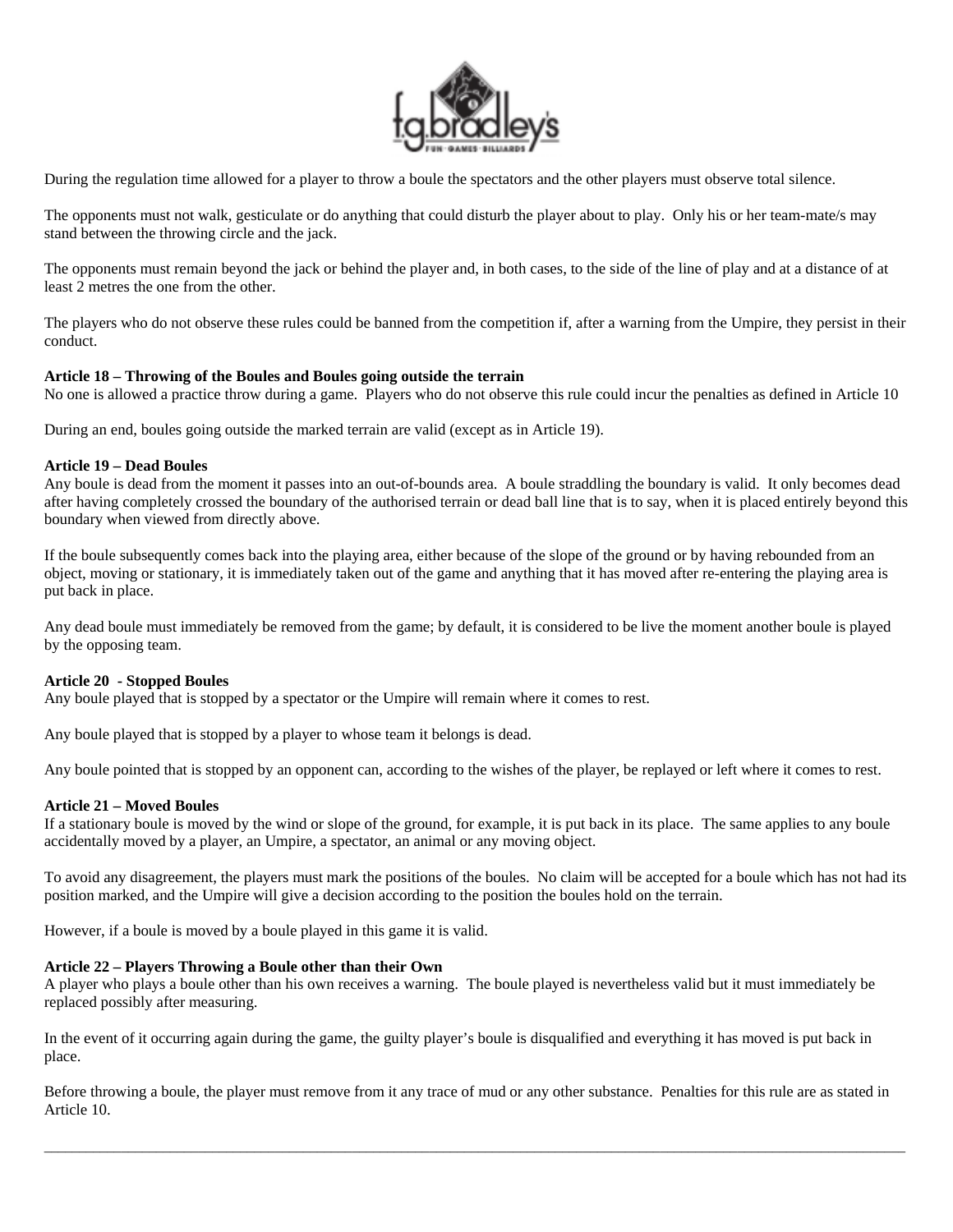

Players must not pick up the played boules before the completion of the end.

## **Article 24 – Throwing Boules Contrary to the Rules**.

Any boule thrown contrary to the rules is dead and, if marked, everything it has moved in its travel is put back in place. The same applies to any boule played from a circle other than that from which the jack was thrown.

However, the opponent may play the advantage rule and declare it to be valid. In this case, the boule pointed or shot is valid and everything it has displaced remains in its place.

#### **Points and measuring**

## **Article 25 – Temporary Moving of Boules**

In order to measure a point, it is permitted to temporarily move the boules and obstacles situated between the jack and the boules to be measured, after having marked their positions. After measuring, the boules and the obstacles are put back in place. If the objects cannot be moved, the measuring is done with the aid of callipers.

## **Article 26 – Measuring of Points**

The measuring of a point is done by the player who played last or by one of his or her team-mates. The opponents still have the right to measure after one of these players. Whatever positions the boules may hold, and at whatever stage the end may be, the Umpire may be consulted and his or her decision is final.

Measuring must be done with appropriate equipment, which each team must possess. It is particularly forbidden to measure with one's feet. The players who do not observe these rules could be penalised by one of the sanctions provided for in Article 10 if, after a warning from the Umpire, they persist in their conduct.

## **Article 27 – Boules Picked up before the Agreement of Points**

At the finish of an end, any boule picked up before the agreement of points is dead if its position was not marked. No claims can be accepted on this subject.

## **Article 28 – Moving the Boules or the Jack**

The team whose player displaces the jack or one of the contested boules, while effecting a measurement, loses the point.

If, during a measurement, the Umpire disturbs or moves the jack or a boule and if, after re-measuring, the point remains with the boule which the Umpire had originally judged to be closer to the jack, the Umpire in all fairness declares it to be so. The same applies in a hypothetical case where, after a new measurement, the point no longer remains with the boule originally estimated to be holding.

## **Article 29 – Boules Equidistant from the Jack**

If the two boules closest to the jack belong to opposing teams and are equidistant from it, the following 3 cases can apply:

(a) If neither team have boules to play the end is declared void and the jack is thrown by the team winning the previous end.

(b) If only one team has boules left to play, it plays them and scores as many points as it has boules closer to the jack than the nearest opponent's boule.

(c) If both teams have boules to play, the team which played the last boule plays again, then the other team, and so on alternately until the point has been won by one of them. When only one team has boules left, they play them as described in the above paragraph.

If, after completion of the end, no boules remain within the boundary of the playing area, the end is void.

## **Article 30 – Foreign Bodies Adhering to the Boule or Jack**

Any foreign bodies adhering to the boules or the jack must be removed before measuring a point.

## **Article 31 - Claims**

To be accepted, any claim must be made to the Umpire. Claims made after the result of the game has been established cannot be considered.

\_\_\_\_\_\_\_\_\_\_\_\_\_\_\_\_\_\_\_\_\_\_\_\_\_\_\_\_\_\_\_\_\_\_\_\_\_\_\_\_\_\_\_\_\_\_\_\_\_\_\_\_\_\_\_\_\_\_\_\_\_\_\_\_\_\_\_\_\_\_\_\_\_\_\_\_\_\_\_\_\_\_\_\_\_\_\_\_\_\_\_\_\_\_\_\_\_\_\_\_\_\_\_\_\_\_\_\_\_\_\_\_\_\_\_\_\_\_\_\_\_\_\_

Each team is responsible for checking their opposing team (licences, classification, terrain, boules, etc.).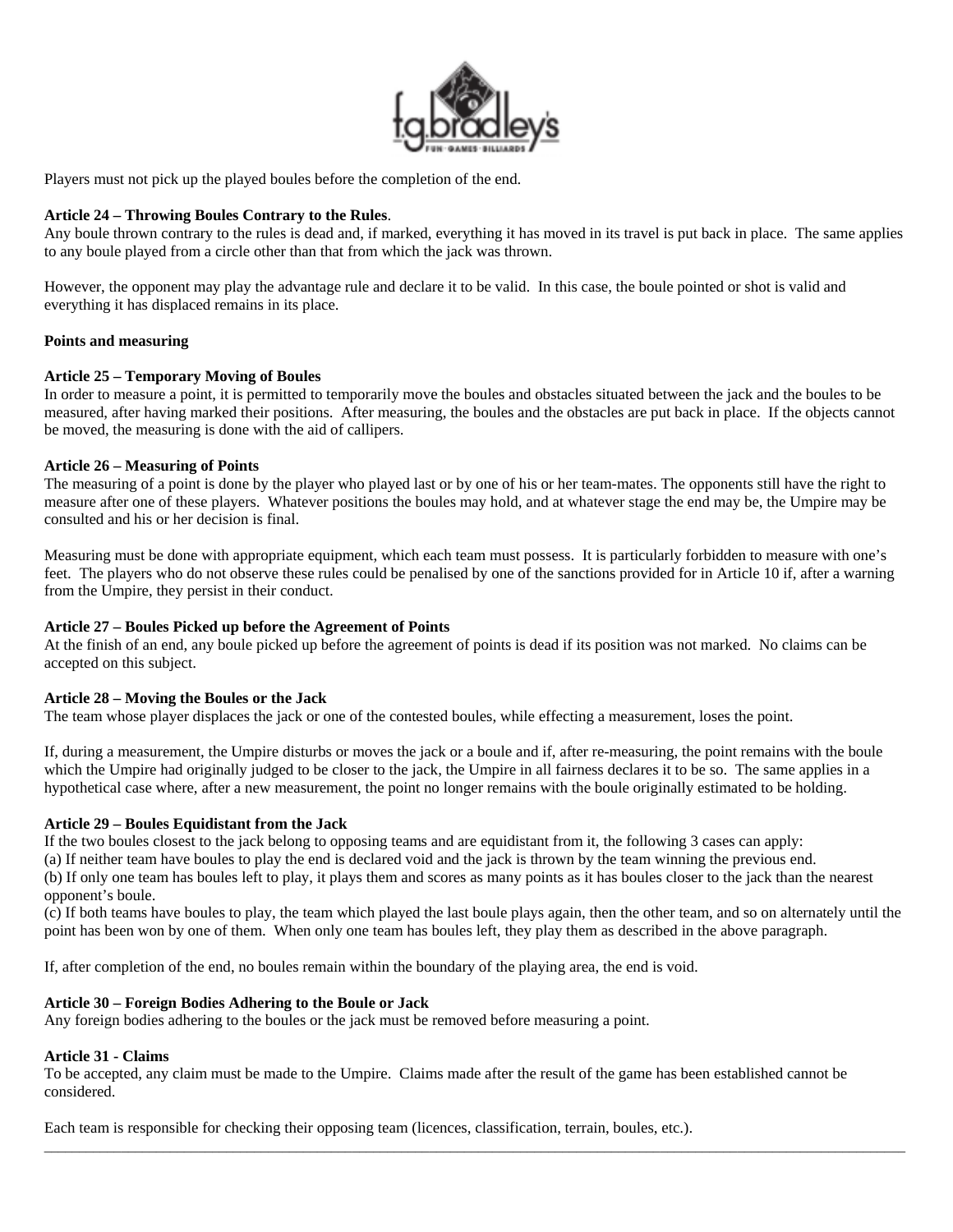

#### **Discipline**

### **Article 32 – Penalties for Absent Teams or Players**

During the draw and the announcement of its result, the players must be present at the control table. A quarter of an hour after the result of the draw has been announced, any team which is absent from the terrain will be penalised one point which is awarded to their opponents.

After this quarter-hour wait, the penalty accrues by one point for each five minutes lateness.

The same penalties will apply during the competition, after each draw and in the case of a re-start of games after a break for any reason whatsoever.

The team which fails to present itself on the playing area within one hour of the results of the draw forfeits this game.

An incomplete team has the right to start a game without its absent partner; nevertheless it does not use the boules of that player.

#### **Article 33 – Arrival of Missing Players**

If, after an end has started, the missing player arrives, he or she does not take part in that end. He or she is accepted into the game only as from the next end.

If a missing player arrives more than one hour after the game has started, he or she loses all rights to participate in that game.

If his or her partner or team-mates win this game he or she will participate in the following games provided he or she was registered with that team originally.

If the competition is played in leagues, he or she will be able to take part in the second game whatever the result of the first.

An end is considered to have started when the jack has been placed on the playing area in accordance with the rules.

#### **Article 34 – Replacement of a Player**

The replacement of a player in doubles, or of one or two players in triples, is only permitted up to the official announcement of the commencement of the competition (whether vocally or by whistle, gun, etc.), and provided that the replacement/s was/were not previously registered with another team in the same competition.

#### **Article 35 – Inclement Weather**

In the case of rain, any end started must be completed, unless a contrary decision is made by the Umpire, who alone has the authority, with the Jury, to stop or annul it because of a "force majeure".

If, after the announcement of a new phase of the competition, (2nd round, 3rd round, etc.), certain games have not finished, the Umpire may, after advice from the Organising Committee, make any decisions deemed necessary for the smooth running of the competition.

No player may absent himself or herself from a game or the terrain of play without the Umpire's permission. If this is not given, Articles 32 and 33 apply.

#### **Article 36 – Sharing of Prizes**

Any sharing of rewards or prizes is strictly forbidden.

Any teams taking part in the final stages, or any other game, who show a lack of sporting spirit or respect towards the public, officials or Umpires, will be disqualified from the competition. This disqualification may affect the relative positions obtained in the final results as well as invoke penalties as in Article 37.

\_\_\_\_\_\_\_\_\_\_\_\_\_\_\_\_\_\_\_\_\_\_\_\_\_\_\_\_\_\_\_\_\_\_\_\_\_\_\_\_\_\_\_\_\_\_\_\_\_\_\_\_\_\_\_\_\_\_\_\_\_\_\_\_\_\_\_\_\_\_\_\_\_\_\_\_\_\_\_\_\_\_\_\_\_\_\_\_\_\_\_\_\_\_\_\_\_\_\_\_\_\_\_\_\_\_\_\_\_\_\_\_\_\_\_\_\_\_\_\_\_\_\_

#### **Article 37 – Incorrect Behaviour**